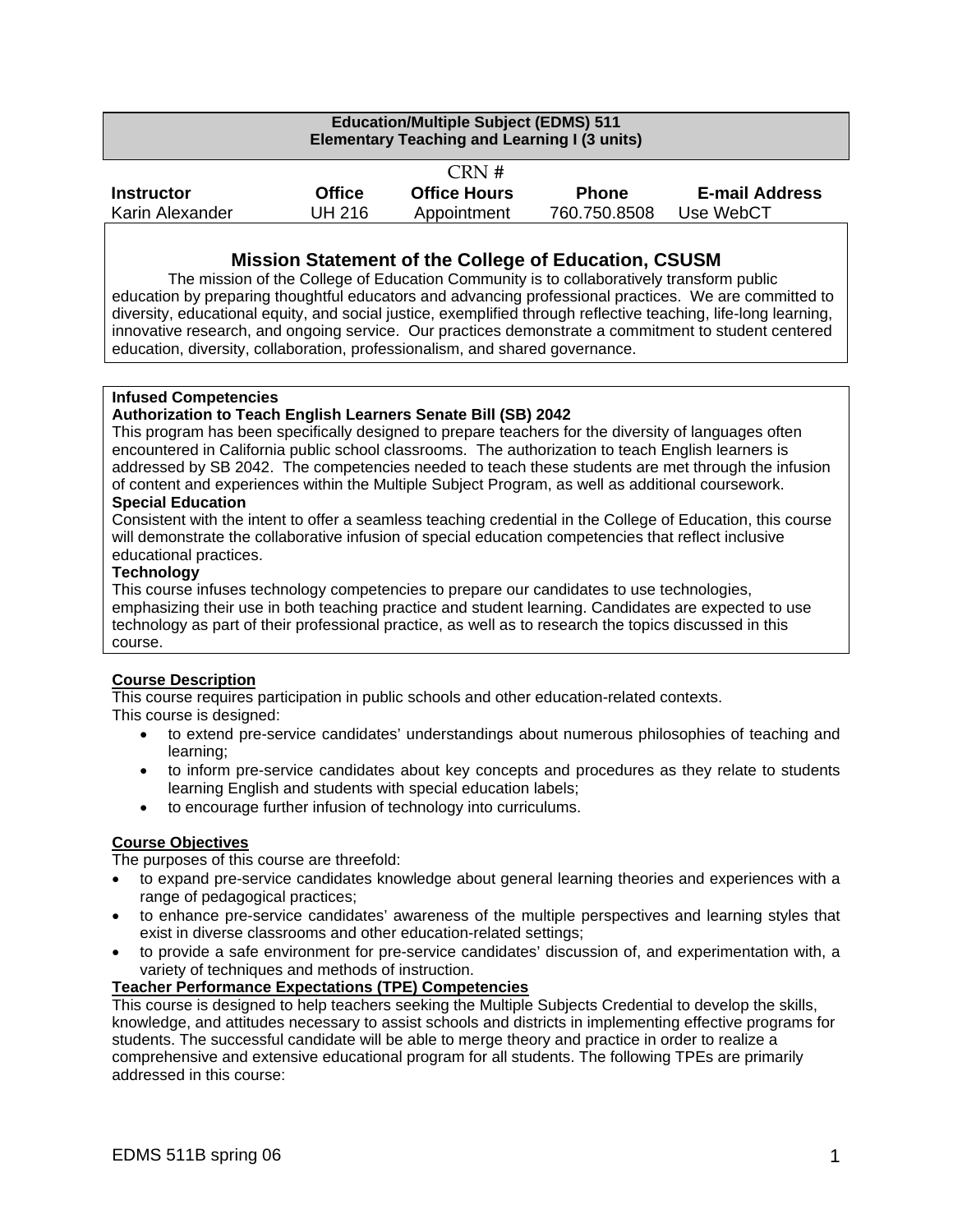## TPE 6d – Engaging and supporting all learners (Student Study Team Assignment)

# TPE 9 – Planning Instruction And Designing Learning Experiences For Students' Instructional Time (Classroom Management Assignment)

#### **Required Text**

- Grant, Carl. A. & Gillette, Maureen. (2005). *Learning to Teach Everybody's Children: Equity, Empowerment and Education that is Multicultural.* Thomson & Wadsworth.
- Turnbull, Ann & Turnbull, Rud & Wehmeyer, Michael L.. (2007). *Exceptional Lives Special Education in Today's Schools.* (5<sup>th</sup> ed.).Upper Saddle River, New Jersey: Pearson Merrill Prentice Hall
- Villa, R. and Thousand, J. (2005). *Creating an Inclusive School (2nd ed.)*. Alexandria, VA: Association for Supervision and Curriculum Development..
- Task Stream Electronic Portfolio, Must register and pay fee online prior to first class @ www.TaskStream.com (register for 1 year minimum).
- Optional text: McCarney, Stephen B. (1993). *Pre-Referral Intervention Manual (2nd ed.)* Columbia, MO: Hawthorne Educational Services Inc.
- Optional text: Wong, H.K. & Wong, R. T. (1998). *The first days of school: How to be an Effective Teacher*. Mountain View, CA: Harry K. Wong

#### **Accommodation for Disabilities**

Please discuss your needs with the instructor within the first week of the semester & contact Disabled Student Services, 5025A Craven Hall, (760) 750-4905 or (760) 750-4909 (TDD).

#### **Plagiarism**

All work submitted for this course should reflect students' efforts. When relying on supporting documents authored by others, cite them clearly and completely using American Psychological Association (APA) manual,  $5<sup>th</sup>$  edition. Failure to do so may result in failure of the course.

#### **College of Education Attendance Policy**

Due to the interactive nature of courses in the COE, and the value placed on the contributions of every student, students are expected to prepare for, attend, and participate in all classes. For extenuating circumstances contact the instructors **before** class is missed, and make arrangements to make up what was missed. At minimum, a student must attend more than 80% of class time, or s/he may not receive a passing grade for the course. If a student misses two class sessions or is late (or leaves early) for more than three sessions, the highest possible grade earned will be a "C". **Notification of absences does not allow students to assume they are automatically excused from class or making up missed class.** 

#### **Grading Policy**

All students will come prepared to class; readings and homework assignments are listed on the dates on which they are due. All required work is expected to be on time. One grade level will be deducted for each class meeting for which it is late (e.g., an "A" assignment that is submitted one class session late will be marked down to a "B"). Unless prior instructor approval is secured, assignments will not be accepted three class sessions after which they are due. Exceptions will be handled on a case-by-case basis, as determined by the instructor.

It is expected that students will proofread and edit their assignments prior to submission. Students will ensure that the text is error-free (grammar, spelling), and ideas are logically and concisely presented. The assignment's grade will be negatively affected as a result of this oversight. All citations, where appropriate, will use American Psychological Association (APA) format. Consult American Psychological Association (APA) Manual,  $5<sup>th</sup>$  edition for citation guidance.

Grading will also include a component of "professional demeanor." Students will conduct themselves in ways that are generally expected of those who are entering the education profession. This includes but is not limited to: On-time arrival to all class sessions; Advance preparation of readings and timely submission of assignments; Respectful participation in all settings (e.g., whole group, small group, in/outside of class); Carefully considered, culturally aware approaches to solution-finding.

#### **Course Assignments**

| Peer Teaching demonstration | 10 points |
|-----------------------------|-----------|
| <b>Minority Report</b>      | 10 points |
| Lesson Plan                 | 20 points |
| <b>Student Study Team</b>   | 20 points |
| <b>Classroom Management</b> | 20 points |
| <b>Electronic Portfolio</b> | 10 points |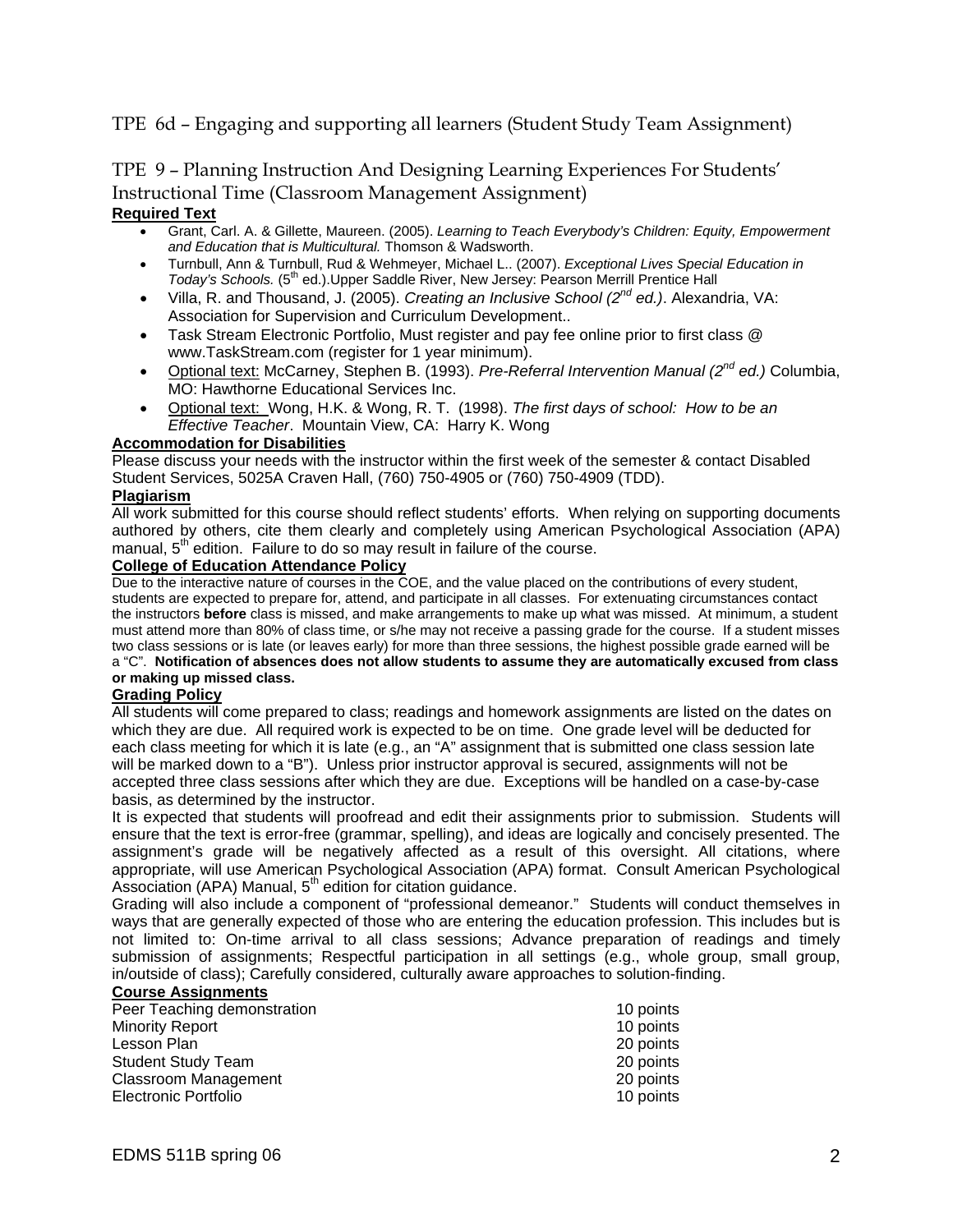| Attendance/Participation |               |                     |            | 10 points        |
|--------------------------|---------------|---------------------|------------|------------------|
| <b>Total</b>             |               |                     | 100 points |                  |
| <b>Grading Scale</b>     |               |                     |            |                  |
| $A = 93 - 100$           | $B+=86-89$    | $C_{\pm} = 77 - 79$ |            |                  |
| $A=90-92$                | B=83-86       | $C = 73-76$         | D=60-69    | $F=59$ or lower. |
|                          | $B = 80 - 82$ | $C = 70-72$         |            |                  |

Please note assignments are due whether or not you are present in class that day.

While this syllabus is carefully planned, it may be modified at any time in response to the needs and interests of the class.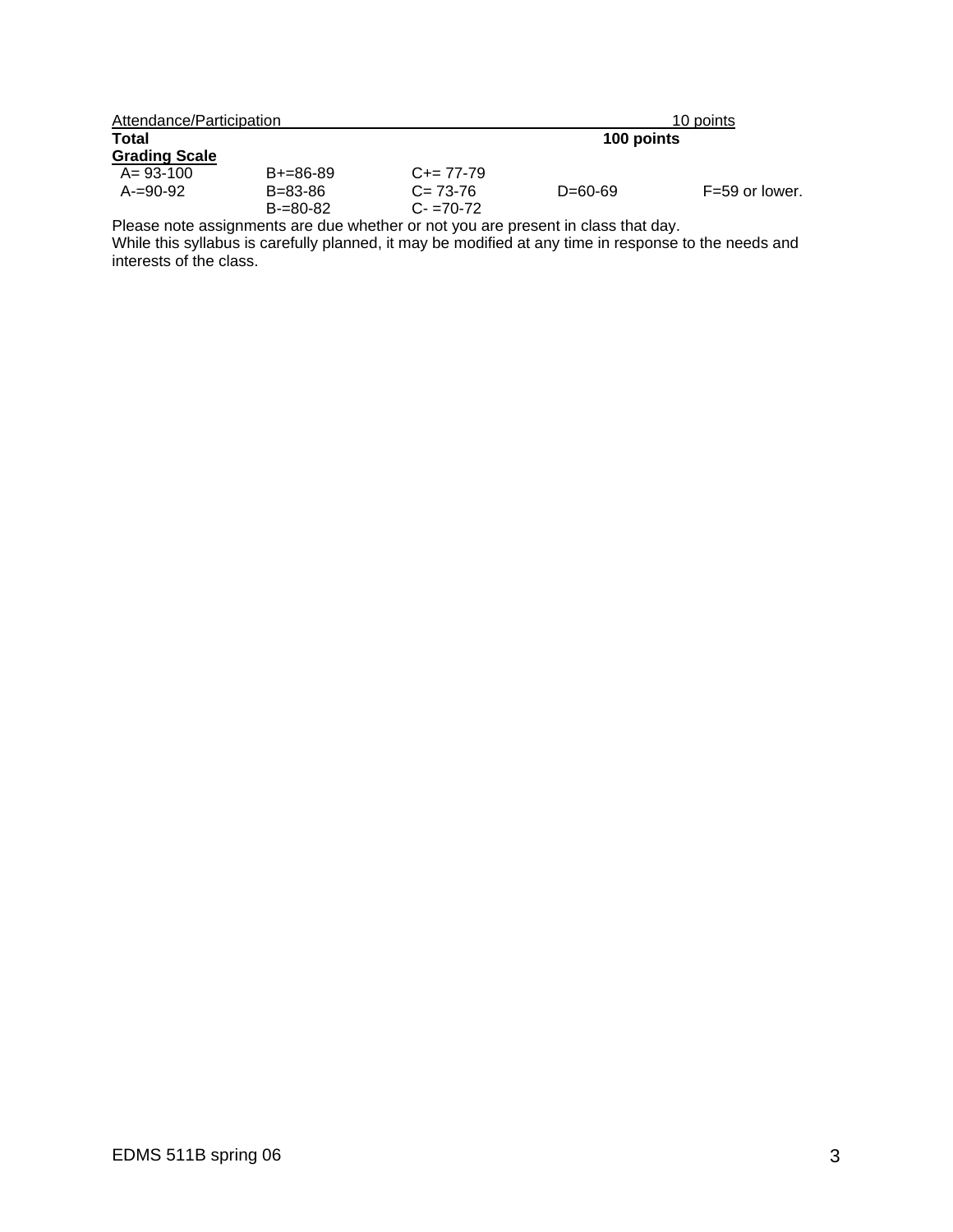| <b>Date</b>            | <b>Topic</b>                                                                                                                                                   | <b>Reading / Assignment Due</b>                                                                                                           |  |
|------------------------|----------------------------------------------------------------------------------------------------------------------------------------------------------------|-------------------------------------------------------------------------------------------------------------------------------------------|--|
| Session 1<br>8/24/06   | <b>Introduction/Course Overview</b><br><b>Community Building</b><br>Video- Freedom Writers<br>Intro to Minority Report                                         | No readings                                                                                                                               |  |
| Session2<br>8/31/06    | <b>Mandates for Educators</b><br>CSTP/TPE<br>Intro to Lesson Planning/LP Activity<br>Intro to TaskStream (computer lab)<br><b>TPE Activity</b>                 | Grant: Chapter 1 (PRESENTATION)<br>Turnbull: Chapter 1 (PRESENTATION)                                                                     |  |
| Session 3<br>9/7/06    | Lesson Planning<br><b>Universal Design</b>                                                                                                                     | Villa/Thousand: Chapter 6<br>(PRESENTATION)                                                                                               |  |
| Session 4<br>9/14/06   | Differentiated Lesson Plan                                                                                                                                     | Grant: Chapter 4 (PRESENTATION)<br>Villa: Chapter 5 (PRESENTATION)                                                                        |  |
| Session 5<br>9/21/06   | <b>Differentiated Lesson Plan</b>                                                                                                                              | Turnbull: Chapter 2 (PRESENTATION)                                                                                                        |  |
| Session 6<br>9/28/06   | Differentiated Design-ELD/SDAIE                                                                                                                                | Grant: Chapter 5 (PRESENTATION)<br>Handout(WebCT): Six Components of<br><b>SDAIE</b><br><b>Minority Report Due</b>                        |  |
| Session 7<br>10/5/06   | First Day of School, Discussion/Planning<br>Video - The First Year                                                                                             | Wong: Units A & B (PRESENTATION)                                                                                                          |  |
| Session 8<br>10/12/06  | Classroom Management - Community<br>and Routines                                                                                                               | Grant: Chapter 2 (PRESENTATION)                                                                                                           |  |
| Session 9<br>10/19/06  | Classroom Management- Behavior<br>Management                                                                                                                   | Grant: Chapter 3 (PRESENTATION)<br><b>Differentiated Lesson Plan Due</b>                                                                  |  |
| Session 10<br>10/26/06 | Classroom Management/ Intro to SST -                                                                                                                           | Wong: Unit C (PRESENTATION)                                                                                                               |  |
| Session 11<br>11/2/06  | <b>SST Continued</b>                                                                                                                                           | Villa: Chapter 7 (PRESENTATION)<br><b>Classroom Management Due</b>                                                                        |  |
| Session 12<br>11/9/06  | <b>SST Completion</b>                                                                                                                                          | Turnbull: Chapter 4 (PRESENTATION)                                                                                                        |  |
| Session 13<br>11/16/06 | <b>Diversity</b>                                                                                                                                               | Turnbull: Chapter 3 (PRESENTATION)<br><b>SST Due</b>                                                                                      |  |
| Session 14<br>11/30/06 | TaskStream - assist student to uploaded<br>two assignments to their electronic<br>portfolio<br>The Real World of Teaching: What is it<br>really like?<br>Panel | Grant: Chapter 7 (PRESENTATION)<br>Grant: Chapter 12 (PRESENTATION)<br>Grant: Epilogue (PRESENTATION)<br><b>Taskstream Submission Due</b> |  |
| Session 15<br>12/07/06 | Getting a job, professionalism, resumes<br>and CVs<br><b>Course Review</b>                                                                                     | Wong: Unit E (PRESENTATION)                                                                                                               |  |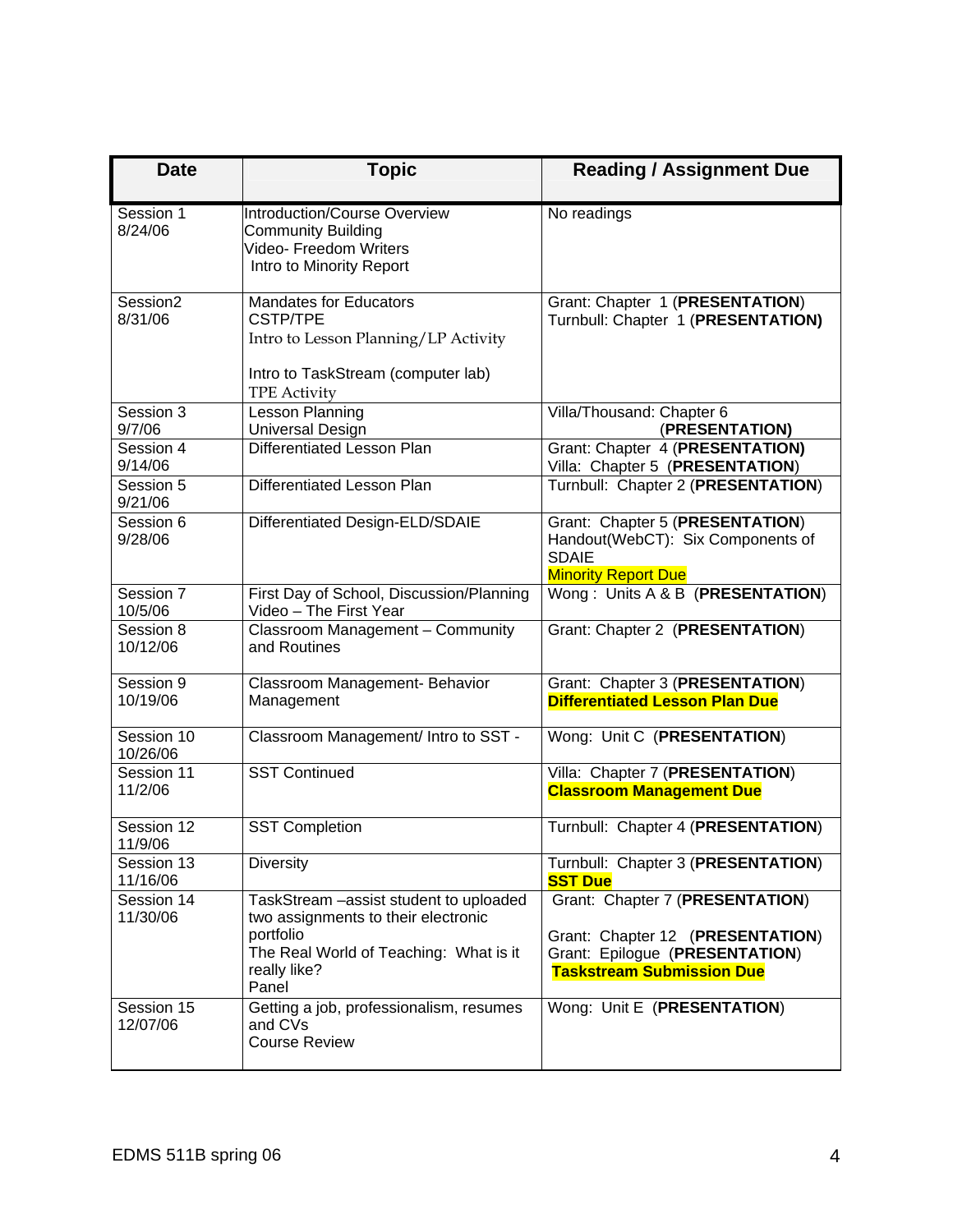# **Differentiated Lesson Plan 20 points**

**Learner Objectives:** Teacher candidates will be able to design a lesson that differentiates content, process and product to maximize learning for students with diverse needs.

**Assessment:** Teacher candidates will write a lesson plan that differentiates content, process, and product for students learning English, students that are accelerated learners, and students with special needs.

**Preparation: Before beginning assignment teacher candidates read the following resources and demonstrate the ability to complete the prerequisite skills.**

| <b>Resources</b>  | Title and necessary information:                                                       |
|-------------------|----------------------------------------------------------------------------------------|
| Textbook/chapters | Choate, J. S. (2000) Sucessful inclusive teaching $(3^{rd}$ ed.). Needham, MA: Allyn & |
|                   | Bacon. Chapters16                                                                      |
|                   | Pierangelo, Roger, & Giuliani, George A. (2001). What Every Teacher Should             |
|                   | Know about Students with Special Needs: Promoting Success in the classroom.            |
|                   | Champaign, IL: Research press.                                                         |
|                   | Villa, Richard, & Thousand, Jacquelyn. (1995). Creating and inclusive school.          |
|                   | Alexandria, VA: ASCD. Chapters 6 & 7                                                   |
| Internet Site(s)  | Tomlinson, Carol Ann. (1999). The Differentiated Classroom: Responding to the          |
|                   | needs of all learners. Alexandria, VA: Association for Supervision and Curriculum      |
|                   | Development. ISBN # 0-87120-342-1 (Available free through CSUSM ebooks                 |
|                   | library.)                                                                              |
|                   | ELD Standards - http://www.cde.ca.gov/re/pn/fd/documents/englangdev-stnd.pdf           |
|                   | COE Lesson Format form CSUSM website:                                                  |
|                   | http://lynx.csusm.edu/coe/fieldExperience/MS.Handbook.asp                              |

**Prerequisite skills:** 

- Teacher candidates are able to write a lesson plan using the COE lesson format.
- Teacher candidates are able to differentiate curriculum and instruction based on content, process, and product as define by Carol Ann Tomlinson (1999).
- Teacher candidates are able to use information about students' readiness range (skills, reading, thinking & information), learning profiles, interests, talents, and culture to differentiate curriculum and instruction (Tomlinson, 1999).
- Teacher candidates are able to identify strategies to meet the needs o
	- o Students learning English (including differentiation for Beginning, Intermediate, and Advanced levels)
	- o Student that are accelerated learners as referred to by Piergangelo & Giuliani (2001)
	- o Students that need special education support under IDEA &/or ADA as referred to by Choate (2000), Piergangelo & Giuliani (2001), and Villa & Thousand (1995)

#### **Task Guidelines**

- 1. Design a lesson plan using COE lesson format.
- 2. Describe what you know about the learners and their context in detail. When describing students that are learning English and their levels of language acquisition, students that are accelerated learners, and students that need special education supports under IDEA &/or ADA include, readiness range (skills, reading, thinking & information), learning profiles, interests, talents, and culture for all students.
- 3. Design a differentiated lesson plan. Consider the lesson you are revising, what content, process and products does the lesson incorporate? How could you revise the lesson to differentiate the content, process, or product for your students learning English, for your accelerated learners and your students with special needs? Address their individual needs based on their readiness (skills, reading, thinking & information), learning profile, interests, talents, and culture.
- 4. Plan Implementation. Accommodations need to be provided with dignity. All students need to feel comfortable and supported to maximize learning. What will you do to create an environment so the whole community values differentiation?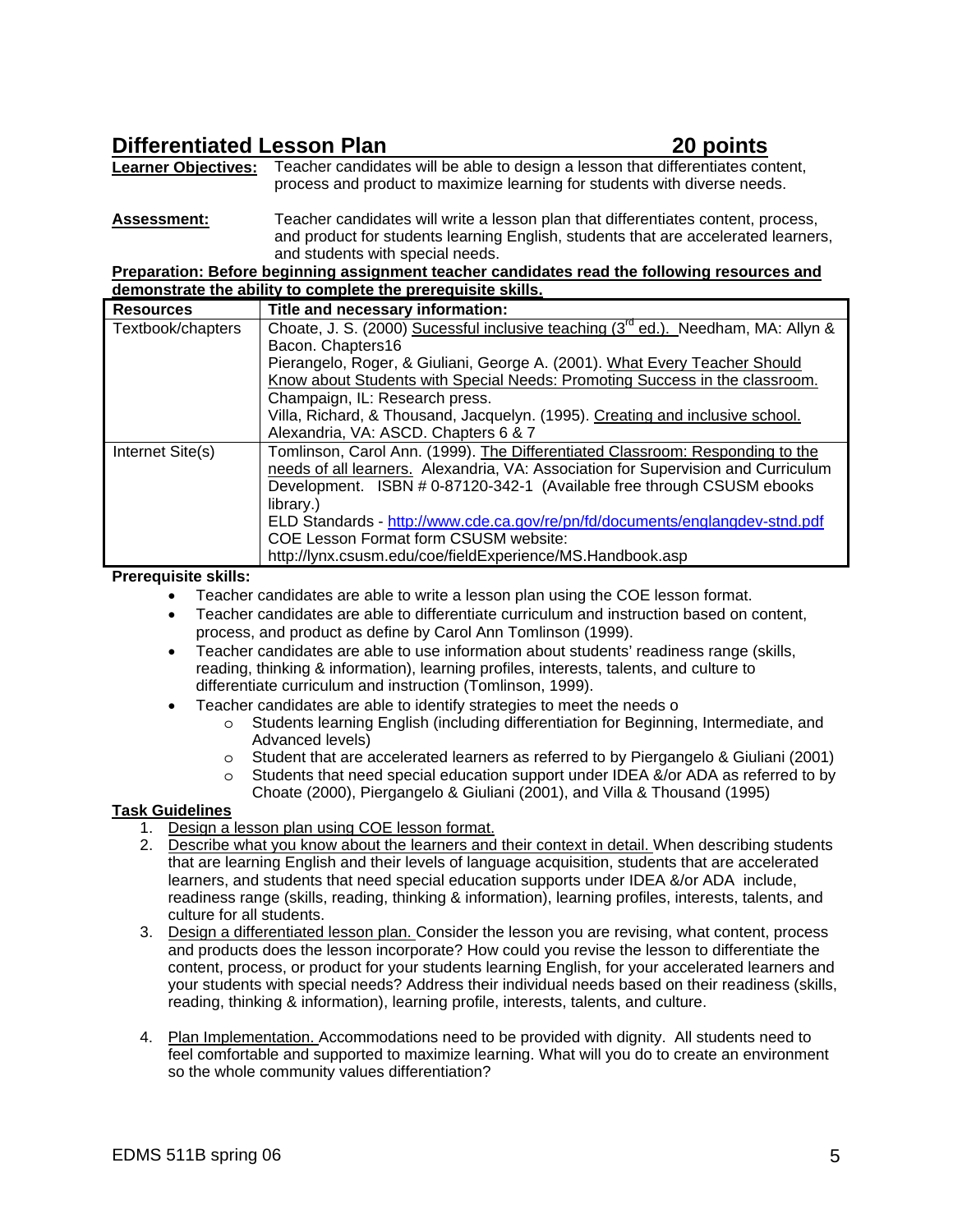# **Differentiated Lesson Plan Graphic Organizer**

| <b>Students with Special Needs</b>                                           |                                                                                                                                                                     |
|------------------------------------------------------------------------------|---------------------------------------------------------------------------------------------------------------------------------------------------------------------|
| Differentiation Strategy: What will teacher do to<br>meet the students needs | Assessment: What will the student do to<br>display learning with specific differentiation.<br>How will you assess students learning? What<br>criteria will you use? |
| <b>Content Differentiation</b>                                               |                                                                                                                                                                     |
| <b>Process Differentiation</b>                                               |                                                                                                                                                                     |
| <b>Product Differentiation</b>                                               |                                                                                                                                                                     |

#### **Students that are Accelerated Learners**

| Differentiation Strategy: What will teacher do to<br>meet the students needs | Assessment: What will the student do to<br>display learning with specific differentiation.<br>How will you assess students learning? What<br>criteria will you use? |
|------------------------------------------------------------------------------|---------------------------------------------------------------------------------------------------------------------------------------------------------------------|
| <b>Content Differentiation</b>                                               |                                                                                                                                                                     |
| <b>Process Differentiation</b>                                               |                                                                                                                                                                     |
| <b>Product Differentiation</b>                                               |                                                                                                                                                                     |

#### **Students Learning English - Beginning Level**

| Differentiation Strategy: What will teacher do to<br>meet the students needs | Assessment: What will the student do to<br>display learning with specific differentiation.<br>How will you assess students learning? What<br>criteria will you use? |
|------------------------------------------------------------------------------|---------------------------------------------------------------------------------------------------------------------------------------------------------------------|
| <b>Content Differentiation</b>                                               |                                                                                                                                                                     |
| <b>Process Differentiation</b>                                               |                                                                                                                                                                     |
| <b>Product Differentiation</b>                                               |                                                                                                                                                                     |

#### **Students Learning English – Intermediate Level**

| Differentiation Strategy: What will teacher do to<br>meet the students needs | Assessment: What will the student do to<br>display learning with specific differentiation.<br>How will you assess students learning? What<br>criteria will you use? |
|------------------------------------------------------------------------------|---------------------------------------------------------------------------------------------------------------------------------------------------------------------|
| <b>Content Differentiation</b>                                               |                                                                                                                                                                     |
| <b>Process Differentiation</b>                                               |                                                                                                                                                                     |
| <b>Product Differentiation</b>                                               |                                                                                                                                                                     |

#### **Students Learning English – Advanced Level**

| Differentiation Strategy: What will the teacher<br>do to meet the students' needs? | Assessment: What will the student do to<br>display learning with specific differentiation.<br>How will you assess students learning? What<br>criteria will you use? |
|------------------------------------------------------------------------------------|---------------------------------------------------------------------------------------------------------------------------------------------------------------------|
| <b>Content Differentiation</b>                                                     |                                                                                                                                                                     |
| <b>Process Differentiation</b>                                                     |                                                                                                                                                                     |
| <b>Product Differentiation</b>                                                     |                                                                                                                                                                     |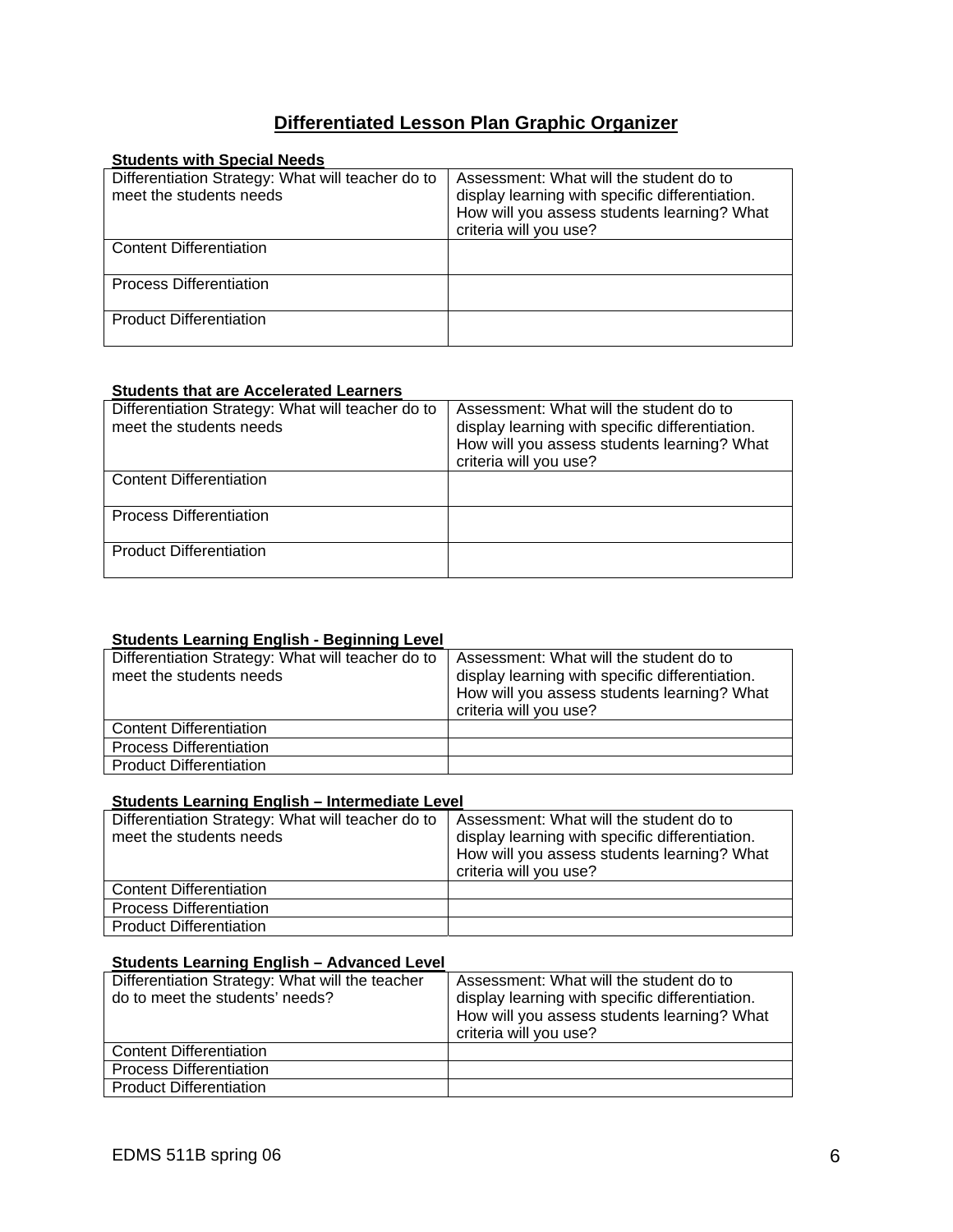# **Differentiated Lesson Plan Rubric**

| Elements                                                                                                                                      | Beginning to<br>Meet<br>Expectations<br>1 point                                                                                                                           | Approaching<br>Expectations<br>2 points                                                                                                                                                          | <b>Meets</b><br>Expectations<br>3 points                                                                                                                                       | Excedes<br>Expectations<br>4 points                                                                                                                                            | Total<br>Points |
|-----------------------------------------------------------------------------------------------------------------------------------------------|---------------------------------------------------------------------------------------------------------------------------------------------------------------------------|--------------------------------------------------------------------------------------------------------------------------------------------------------------------------------------------------|--------------------------------------------------------------------------------------------------------------------------------------------------------------------------------|--------------------------------------------------------------------------------------------------------------------------------------------------------------------------------|-----------------|
| <b>Facts About</b><br>Learners                                                                                                                | Identify number<br>of students that<br>are learning<br>English,<br>students that<br>are accelerated,<br>and students<br>with special ed.<br>labels under<br>IDEA &/or ADA | & describe<br>each students'<br>readiness<br>range (skills,<br>reading,<br>thinking &<br>information),<br>learning<br>profiles,<br>interests,<br>talents, and<br>culture                         | & identify the<br>students<br>educational<br>implications<br>based on their<br>label and their<br>readiness range,<br>learning profiles,<br>interests, talents,<br>and culture | & integrates<br>that<br>information<br>into the<br>lesson plan.                                                                                                                |                 |
| Content<br>Differentiation:<br>modifications for<br>curriculum, materials<br>& goals                                                          | $1 - 2$<br>modifications for<br>1-50% of<br>students                                                                                                                      | $3 - 4$<br>modifications<br>for 51-74% of<br>students                                                                                                                                            | 4 modifications<br>for 75-100% of<br>students                                                                                                                                  | 5 or more<br>modifications<br>for 75-100%<br>of students                                                                                                                       |                 |
| Process<br>Differentiation:<br>modifications for<br>teaching/learning<br>process (include<br>environment and<br>management<br>considerations) | $1 - 2$<br>modifications for<br>1-50% of<br>students                                                                                                                      | $3 - 4$<br>modifications<br>for 51-74% of<br>students                                                                                                                                            | 4 modifications<br>for 75-100% of<br>students                                                                                                                                  | 5 or more<br>modifications<br>for 75-100%<br>of students                                                                                                                       |                 |
| Product<br>Differentiation:<br>modifications for<br>assessment                                                                                | $1 - 2$<br>modifications for<br>1-50% of<br>students                                                                                                                      | $3 - 4$<br>modifications<br>for 51-74% of<br>students                                                                                                                                            | 4 modifications<br>for 75-100% of<br>students                                                                                                                                  | 5 or more<br>modifications<br>for 75-100%<br>of students                                                                                                                       |                 |
| Differentiation<br>Implementation                                                                                                             | <b>Differentiations</b><br>provided for<br>some students,<br>but not all                                                                                                  | <b>Differentiation</b><br>is used in a way<br>that highlights<br>students'<br>differences and<br>does not<br>support<br>students to feel<br>important and<br>valuable<br>members of<br>community | Differentiation<br>strategies are in<br>place for all<br>students.                                                                                                             | Differentiatio<br>n strategies<br>are seamless<br>and in place<br>for all<br>students, so<br>that students<br>feel important<br>and valuable<br>members of<br>the<br>community |                 |
| <b>Total Points</b>                                                                                                                           |                                                                                                                                                                           |                                                                                                                                                                                                  |                                                                                                                                                                                |                                                                                                                                                                                | /20             |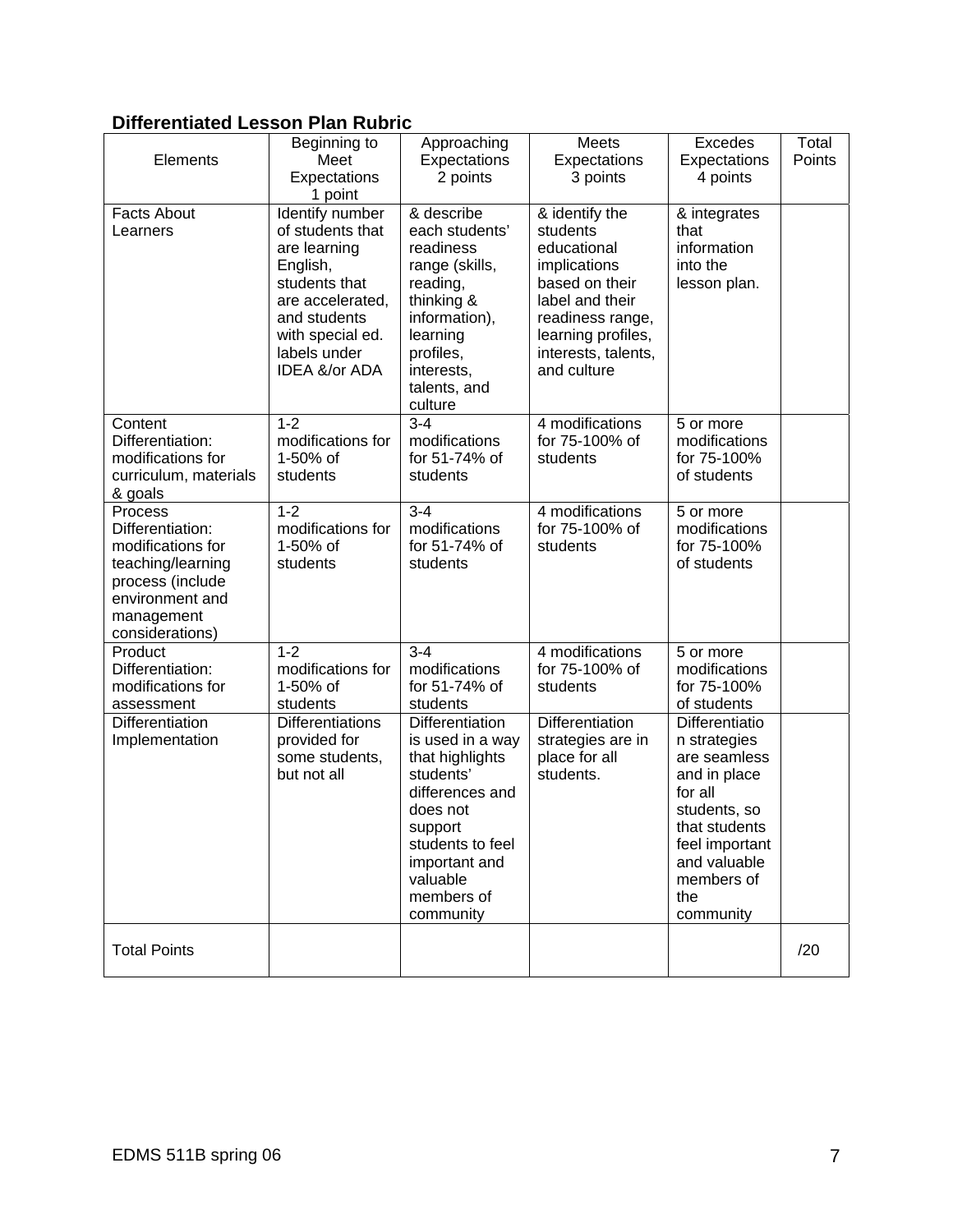|                                | WHAT?                                                                                                                                                                                                                                                                                                                                                                                                                                                                                                                                                                                                                                                                                                                                               |  |  |
|--------------------------------|-----------------------------------------------------------------------------------------------------------------------------------------------------------------------------------------------------------------------------------------------------------------------------------------------------------------------------------------------------------------------------------------------------------------------------------------------------------------------------------------------------------------------------------------------------------------------------------------------------------------------------------------------------------------------------------------------------------------------------------------------------|--|--|
| <b>BEFORE</b><br><b>LESSON</b> | Facts about the learner<br>Content/Context<br>Product/Assessment<br>Management/Discipline considerations<br>$\bullet$                                                                                                                                                                                                                                                                                                                                                                                                                                                                                                                                                                                                                               |  |  |
|                                | I<br>N<br>T<br>Anticipatory set<br>$\overline{O}$                                                                                                                                                                                                                                                                                                                                                                                                                                                                                                                                                                                                                                                                                                   |  |  |
| <b>DURING</b><br><b>LESSON</b> | <b>Teacher Input</b><br><b>Direct Instruction</b><br>$\Omega$<br>Modeling<br>O<br>Exemplars/Non-Exemplars<br>п<br>Demonstration<br>T<br>H<br><b>Guided Practice/Progress Modeling</b><br>$\mathbf R$<br>Scaffolds and Supports<br>$\circ$<br>O<br>Monitor and Adjust, if needed<br>O<br>U<br>Check for understanding<br>$\circ$<br>G<br>H<br><b>Independent Practice/Formative Assessment</b><br><b>Benchmark Criteria for Assessment</b><br>$\Omega$<br><b>Closure/Summative Assessment</b><br>Students summarize learning<br>O<br>Check that objectives were met<br>O<br>Transfer<br>В<br>E<br><b>Extension Activities</b><br>$\Omega$<br>Y<br><b>Research Projects</b><br>$\mathbf O$<br>Home Fun<br>N<br><b>Enrichment Activities</b><br>▪<br>D |  |  |
| <b>AFTER</b><br><b>LESSON</b>  | Reflection<br>$\bullet$<br>Successes to repeat<br>O<br>Revisions to make<br>O                                                                                                                                                                                                                                                                                                                                                                                                                                                                                                                                                                                                                                                                       |  |  |

# **Universal Backwards Lesson Design**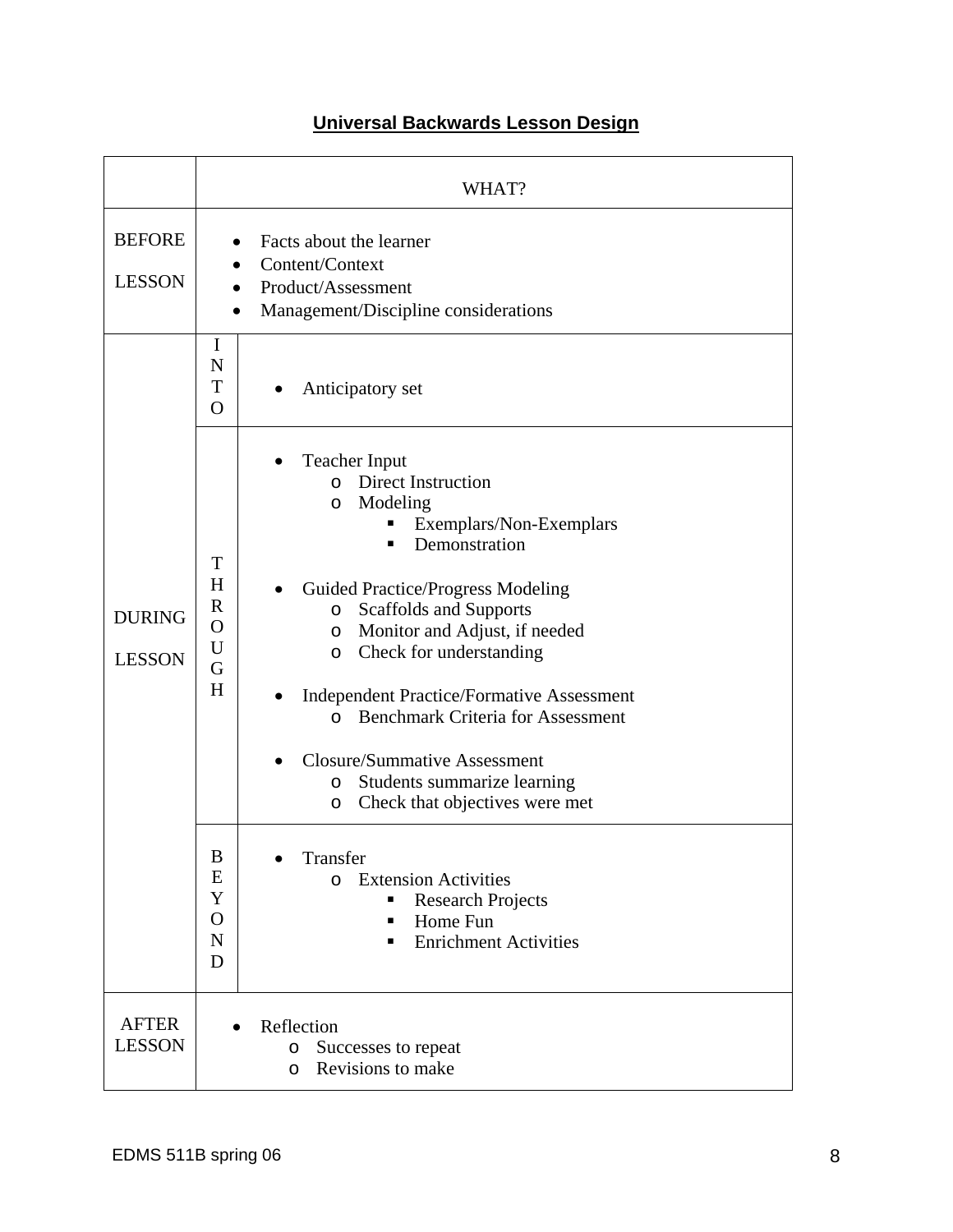# **Lesson Plan Format**

# **I. CONSIDERATIONS BEFORE THE LESSON**

#### **Facts about the Learners**

Who are my students and how do they learn? What forms of communication do my students use?

#### **Content/Context**

Content area(s) or discipline(s) Grade level(s) Content standards addressed Lesson's Objectives Prior knowledge and skills

#### **Product/Assessments**

In what varied authentic ways will students demonstrate accomplishment of the objectives?

What criteria will you use to judge students' success for each objective?

#### **Management/Discipline Considerations**

What materials and resources are needed? How will you incorporate technology? How will you handle the room arrangement? How will you handle student grouping? How will you handle student transitions and misbehavior?

#### **II. OPENING THE LESSON/** *INTO*

Anticipatory Set - How will you motivate and focus students?

### **III. PROCESS/STEPS OF INTRUCTION/** *THROUGH*

#### **A. Teacher Input**

- 1. How will you describe and model skills?
- 2. How will you provide examples and non-examples?
- 3. How will teach to the objective(s)?
- 4. How will you actively involve all students?
- 5. What will the teacher do?
- 6. What will the student do?

#### **B. Guided Practice**

- 1. How will students practice alone?
- 2. How will you check for understanding?
- 3. What will your interventions consist of if the objectives are not being met?

# **C. Independent Practice/Formative Assessment**

What benchmark criteria will you look for to assess if students are meeting the objectives?

### **D. Closure/Summative Assessment**

 How will you have students summarize their learning? How will you assess students have met the objectives?

### **IV. AFTER THE LESSON/***BEYOND*

#### **A. Transfer**

How will your structure opportunities for students to continue practice and transfer learning?

#### **B. Reflection**

- 1. What went well in the lesson and was it relevant and worthwhile?
- 1. What evidence do you have that the lesson went well?
- 2. What changes will you make to enhance learning?
- 3. What benefits do these changes have for the students and your effectiveness as a teacher?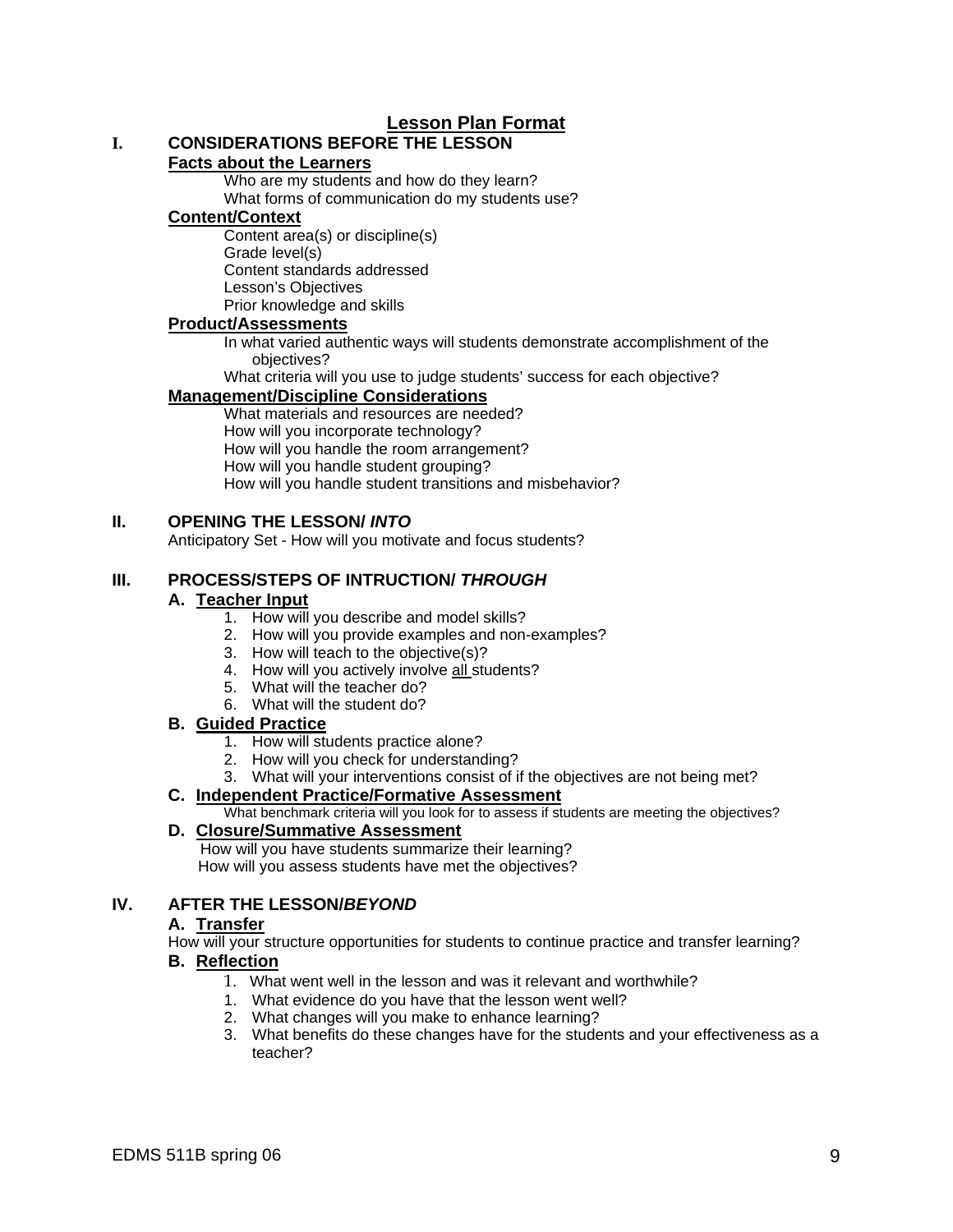## **Student Study Team (SST) Process 20 points**

**Learner Objectives:** Knowledge and skill in conducting and participating in the Student Study Team general education pre-referral process

**Assessment:** Teacher candidates apply their knowledge of the SST processes for avoiding special education referral by participating in a simulation of an Pre-Referral/Triad SST meeting regarding a child with a selected classroom challenge.

> Teacher candidates create an annotated bibliography of 2 articles or Web sites that provide information about the student's challenge and strategies for supporting the student to be successful in the class

| Resource(s):                   | Title and necessary information:                                                                                                                                                                                                                                                                             |
|--------------------------------|--------------------------------------------------------------------------------------------------------------------------------------------------------------------------------------------------------------------------------------------------------------------------------------------------------------|
| Textbook/pages                 | Choate, J.S. (2000) Successful inclusive teaching: Proven ways to detect and<br>correct special needs (3 <sup>rd</sup> ed.) Boston: Allyn & Bacon. (ISBN 0-205-30621-7)<br>Chapters 1 & 16                                                                                                                   |
| Supplemental Print<br>Material | SST Lecturette by Jacqueline Thousand, Professor, CSUSM, College of Education                                                                                                                                                                                                                                |
| Video/segment                  | Video Segment # 1 "Promoting Success for All Students" The Inclusion Series<br>(1998) Weland Prods/KCET and Allyn & Bacon. (ISBN 0-205-29111-2)<br>Video Segment # 3 "Working Together – The Collaborative Process" The Inclusion<br>Series (1998) Weland Prods/KCET and Allyn & Bacon. (ISBN 0-205-29111-2) |

#### **TASK AND GUIDELINES**

#### **Context**

The Student Study Team (SST) process is a general education function and general education teacher responsibility. It is a state-mandated prevention and intervention process and structure that must exist at every California school. The SST process is designed to address students' learning needs PRIOR to even thinking about referral for special education assessment. Some disabilities are more obvious and present themselves prior to school entry. Other high incident disabilities such as learning disabilities (e.g., language, mathematics, written expression) often develop in response to academic demands. Further, there are a great many children without disabilities who struggle in school because English is not their first language or because the instructional approaches used by their teachers do not match their learning styles (i.e., preferred areas of Multiple Intelligences). Most students respond positively when their classroom teachers seeks ideas and support from professional peers through the SST process.

#### **Objectives**

The objectives of having you participate in a mock Pre-Referral/Triad SST meeting are to give you the opportunity to:

- demonstrate effective use of the SST model
- examine the various roles of the SST members
- examine support options for students based upon their unique individual characteristics
- demonstrate the use of prereferral strategies as the preferred response (over formal special education referral) to resolve problems
- clarify the initial procedures involved in identifying students for special education support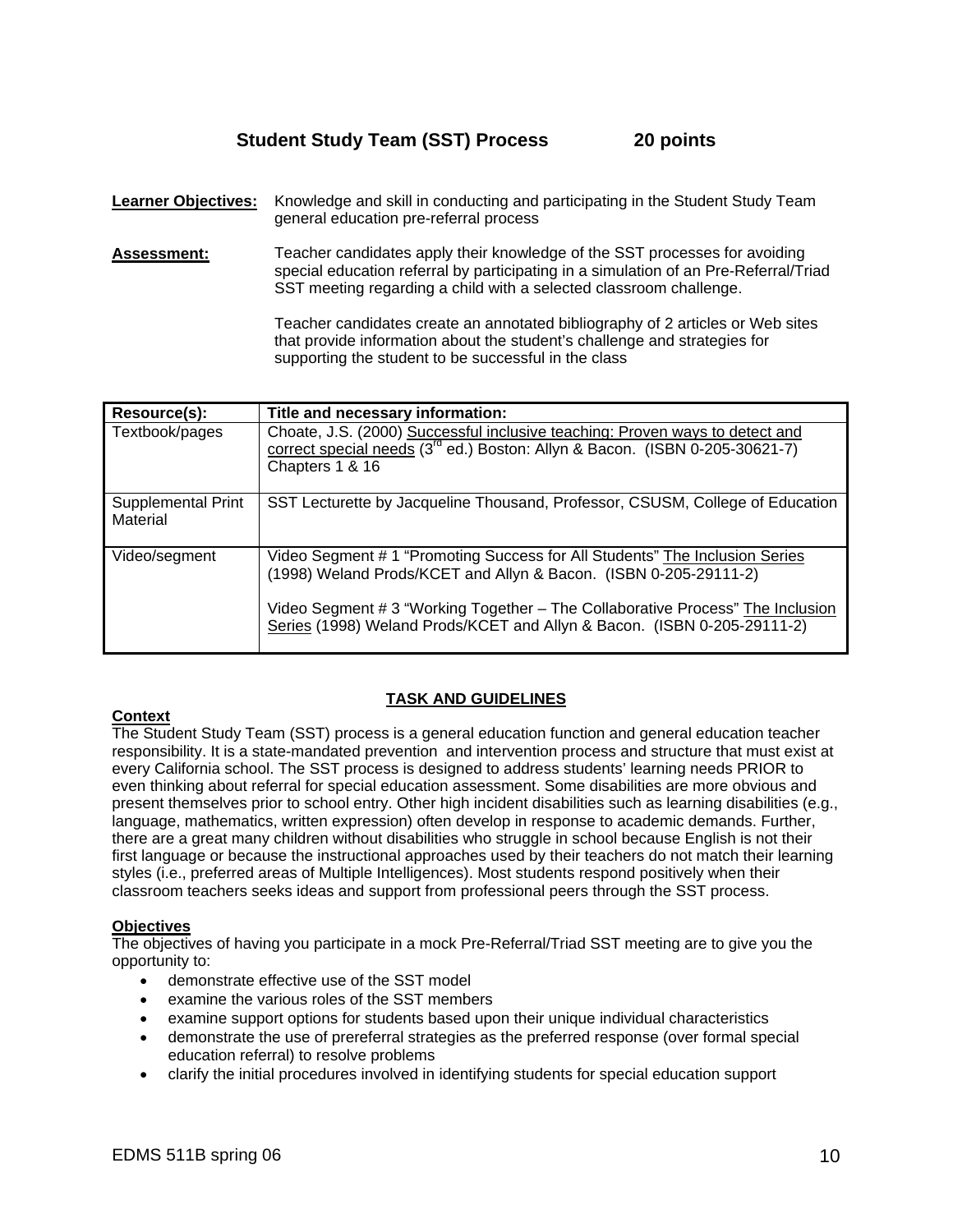#### **Preparation**

- Read the SST Lecturette and Chapter 16 of Choate.
- Visit a Web site that you find
- Watch the video segments #1 of the Inclusion Series that models the SST process and the elements of effective collaborative teaming.

#### **Assignment Description**

#### **The Tasks:**

- Complete a Pre-Referral/Triad packet with observed characteristics of the student's behavior and learning or behavioral challenges, how the child's characteristics affect school performance, and possible strategies for supporting the student.
- Meet in a Triad model and discuss your student.
- Complete the SST Summary Sheet with each column filled out in items that would be covered in an SST.
- On your own, find two annotated articles and/or web sites that provide information about the challenging student characteristic and strategies for supporting the student. Each annotation is to include a starting paragraph the briefly summarizes the article. A second paragraph will summarize your reaction (e.g., interesting new information, conflicting perspectives, challenging point) to the article. Explain how the article or website would support modifications or strategies for your student. Each article or website reflection needs to be one page. Use APA format in referencing the article or web site.
- In a 2 page reflection respond to the following prompts.
	- Articulate the rationale for inclusive educational opportunities for all students.
	- What were the strengths and needs of the student you had an Pre-Referral/Triad SST meeting for?
	- What principles of universal design guided the group's decision for differentiating instruction?
	- What strategies were identified to support the student? Provide examples of natural peer supports (e.g., partner learning, peer tutoring, classroom meetings), collaborative teaching and learning methods, and other appropriate materials and technologies (including assistive technologies) to a) create a caring classroom community in which students value one another's differences, b) develop the social competence of and relationships among class members, and c) meet the educational and social/emotional needs of the student.
	- Describe what your role will be at future SST meetings?
	- How will you prepare for SST meetings?
	- What was useful about this experience?
	- How will this experience inform your teaching?

#### For further reading:

Kluth, P., Villa, R., & Thousand, J. (Dec. 2001/Jan 2002) 'Our school doesn't offer inclusion' and other legal blunders. Educational Leadership, 59 (4), 24 – 27.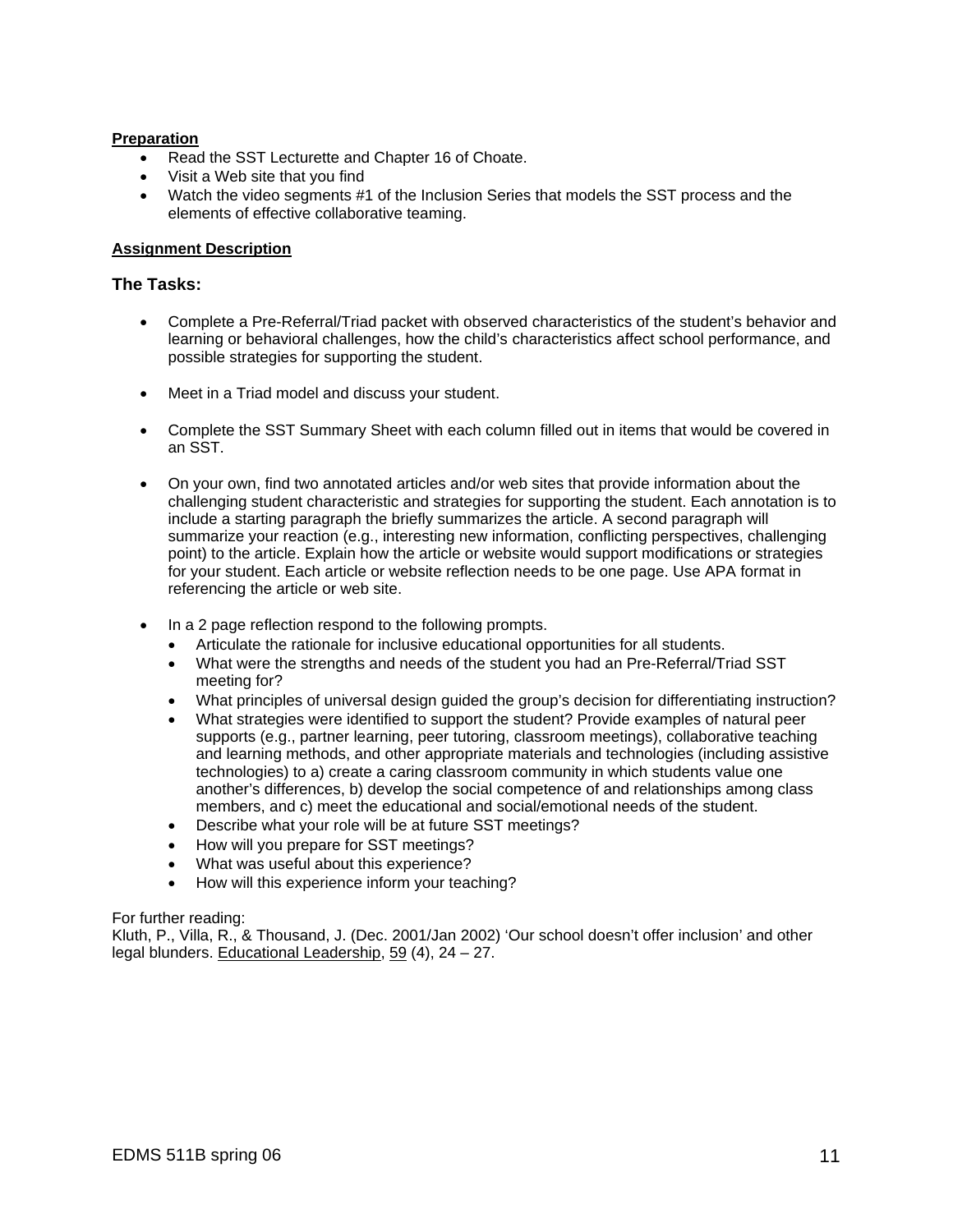# **Student Study Team (SST) Pre-Referral/ Triad Packet Rubric**

| <b>Element</b>                                                                                                                                                | <b>Unsatisfactory</b><br>1 point                                                               | <b>Satisfactory</b><br>2-3 points                                                                                                                                     | Outstanding<br>4 points                                                                                                                                                                        | <b>Total</b> |
|---------------------------------------------------------------------------------------------------------------------------------------------------------------|------------------------------------------------------------------------------------------------|-----------------------------------------------------------------------------------------------------------------------------------------------------------------------|------------------------------------------------------------------------------------------------------------------------------------------------------------------------------------------------|--------------|
| <b>Completion of Pre-</b><br><b>Referral packet</b>                                                                                                           | Little or no effort<br>at completing<br>packet                                                 | Satisfactorily<br>completes the Pre-<br><b>Referral Packet</b><br>(some items<br>incomplete or not<br>sincerely<br>accomplished)                                      | Thorough completion of all<br>aspects of packet: SST<br>Summary Worksheet,<br>Interview with the teacher,<br>Triad Summary Sheet, Report<br>of Parent Conference                               |              |
| <b>Knows Student and</b><br><b>Family</b><br>(As Indicated on Student<br>Data Sheet, Report of<br><b>Parent Conference,</b><br><b>Interview with Teacher)</b> | Few of the<br>student's<br>strengths,<br>needs.<br>language, and<br>culture are<br>understood. | The student's<br>strengths, needs,<br>language, and culture<br>are understood and<br>addressed in triad.                                                              | The student's strengths,<br>needs, language, and culture<br>are understood so well that the<br>teacher can incorporate the<br>child's life outside of school<br>into the triad.                |              |
| Development of<br><b>Suggested</b><br><b>Modifications/Strategies</b><br>(found in pre-referral<br>triad summary sheet)                                       | <b>The</b><br>modification is<br>vague or<br>inappropriate for<br>the student.                 | The<br>modification/strategy<br>somewhat<br>demonstrates an<br>understanding of the<br>student's uniqueness<br>and addresses the<br>student's strengths<br>and needs. | The modification/strategy<br>recommended supports<br>student's uniqueness and<br>addresses the student's<br>strengths and needs for<br>academic. social/emotional.<br>and physical objectives. |              |
| Description of the<br><b>Effectiveness of</b><br><b>Modifications/strategies</b><br>(after triad-from<br>summary sheet)                                       | Little or no<br>description of<br>strategies used<br>in classroom.                             | Adequate description<br>of strategies used in<br>classroom                                                                                                            | Complete description of<br>strategies used in classroom<br>(after the two-week period)                                                                                                         |              |
| <b>Use of Resources</b>                                                                                                                                       | Insincere or<br>incomplete<br>resource list or<br>reflection.                                  | Less than two<br>resources completed<br>thoroughly.                                                                                                                   | Two resources and reflection<br>completed per instructions.                                                                                                                                    |              |
| <b>Total</b>                                                                                                                                                  |                                                                                                |                                                                                                                                                                       |                                                                                                                                                                                                | /20          |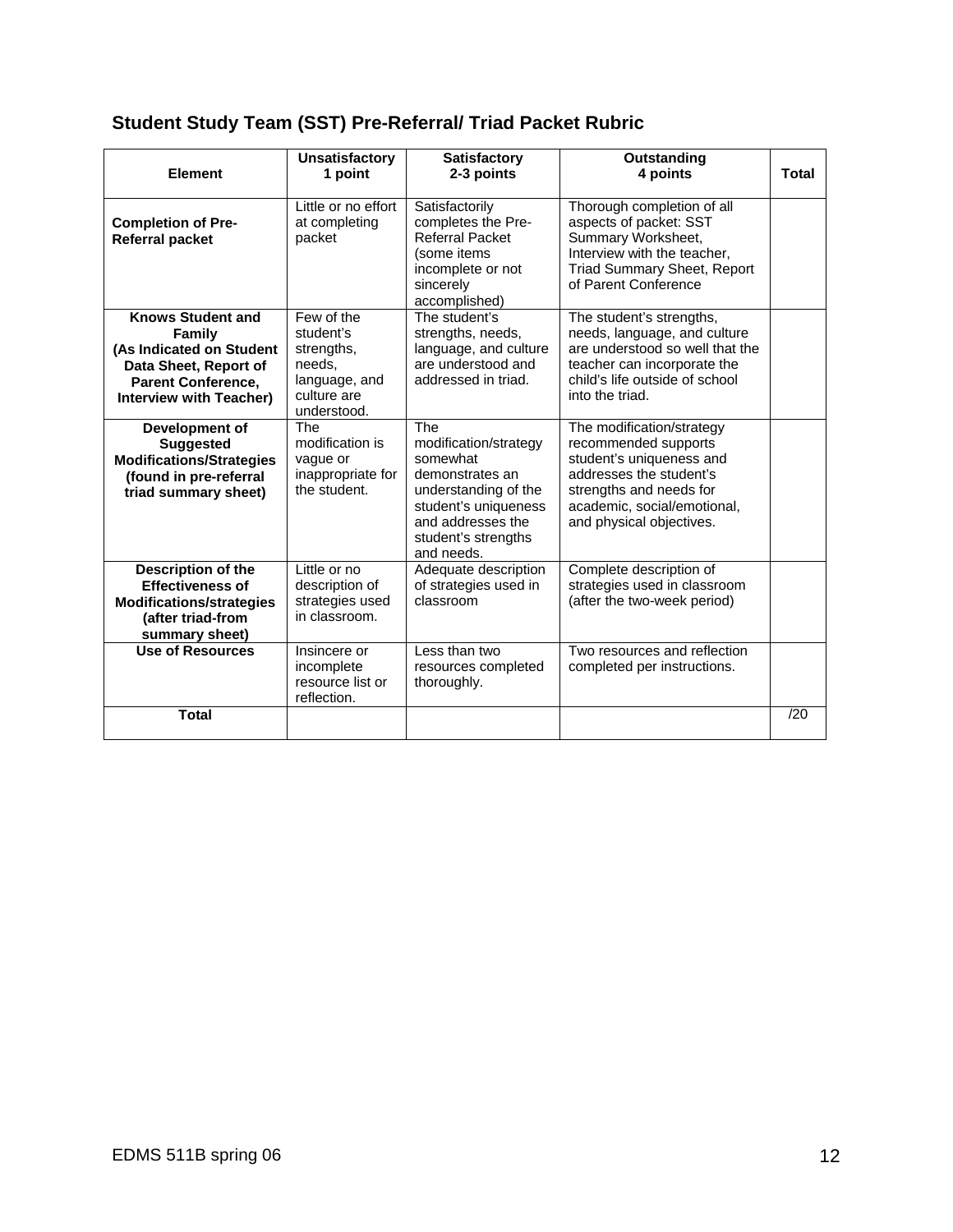# EDMS 511 Classroom Management 20 points

**Learner Objective**: Teacher candidates will design a classroom management project that demonstrates an understanding of the classroom as a community, classroom set up/design, establish routines, and classroom expectations.

**Assessment**: Teacher candidates will write a 4-page classroom management document that incorporates the following:

**Page One:** explain how you will turn your classroom into a community. Use some of the bonding and connecting strategies from the video.

**Page Two**: Complete classroom set up

at:http://teacher.scholastic.com/tools/class\_setup/ Add 20 students, desks, door, windows, computers, bulletin board, blackboards, etc.

**Page Three:** Discuss at lest five routines and procedures that you will use in your classroom. One research-based resource will be explained in greater detail.

**Page Four:** Cite and discuss three to five classroom expectations or rights and responsibilities. Defend your choices and discuss one research-based resource. **Page Five:** Document the sources for your resources in APA format.

|                     | Need a Tutor? (0)    | You'll Get By (2)         | Awesome (4pts)             |  |
|---------------------|----------------------|---------------------------|----------------------------|--|
| Classroom as a      | Little or no         | Decent explanation and    | Thorough explanation       |  |
| Community           | explanation or list  | a few strategies          | of the classroom as a      |  |
|                     | of strategies        | explained but not in      | community including        |  |
|                     |                      | detail                    | strategies                 |  |
| Classroom Set-Up    | Little or no sincere | Fair effort at creating a | Sincere effort to create a |  |
|                     | effort at creating a | classroom                 | classroom environment      |  |
|                     | classroom            | environment. Some         | with required elements     |  |
|                     | environment          | elements missing.         |                            |  |
| Routines and        | Little or no         | Fair explanation of       | Thorough explanation       |  |
| Procedures          | explanation or       | most routines and/or      | of 5 routines and          |  |
|                     | research-based       | research-based            | research-based resource    |  |
|                     | resource             | resource                  |                            |  |
| Classroom           | Little or no         | Fair explanation of       | Thorough explanation       |  |
| Expectations        | explanation or       | classroom expectations    | of 3-5 classroom           |  |
|                     | research-based       | and/or research-based     | expectations and           |  |
|                     | resource             | resource                  | research-based resource    |  |
| Format/Sources      | APA format not       | APA format followed       | APA format followed        |  |
|                     | follow and           | and greater than two      | and no more than two       |  |
|                     | insincere            | grammar/spelling          | grammar/spelling           |  |
|                     | grammar/spelling     | error                     | errors                     |  |
|                     | effort               |                           |                            |  |
| <b>Total Points</b> |                      |                           |                            |  |
|                     |                      |                           |                            |  |